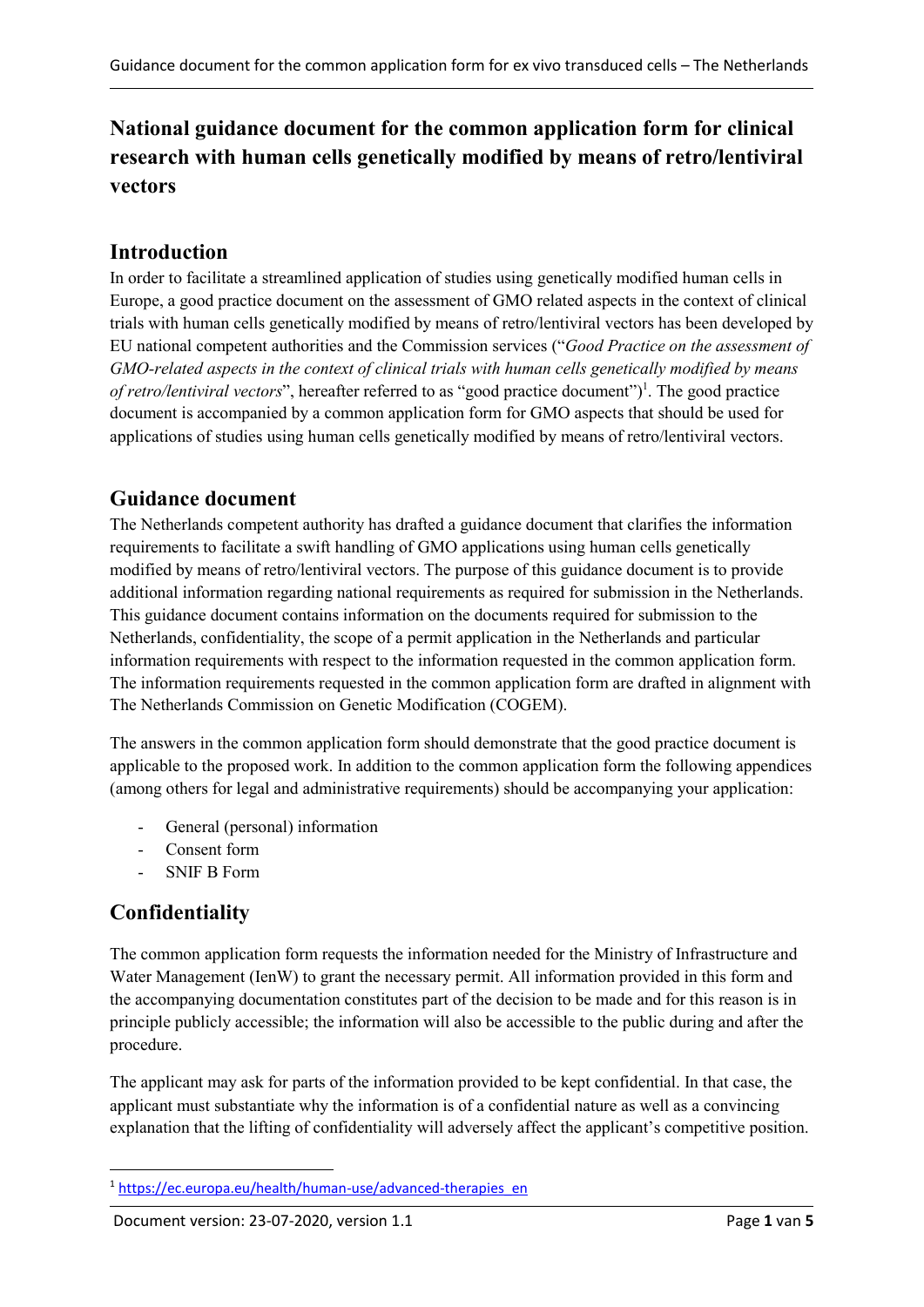A publicly available summary of confidential information must be given, containing the information needed for a clear general understanding of the application and in order to assess whether the good practice document is applicable and to draft the permit. Confidential information must be included in a separate annex marked as 'confidential'.

Applicants are urged to limit the amount of confidential information. The information requirements are drafted as such that in most cases confidential information is not needed.

### **Scope of permit applications in the Netherlands**

An application does not need to be limited to a specific clinical protocol that the applicant wishes to perform. If there are no consequences for the risk analysis, the application can be drawn up with a wider scope, for instance as for a larger number of patients. If desired, the whole clinical development program can be covered by a single permit, where it is important that the activities of the full clinical development program that will be performed fall under the scope of the application and accompanying environmentalrisk assessment. Before submitting an application with a wider scope, you are advised to contact the GMO office for an informal discussion on the matter.

### **Specific guidance on the common application form**

#### **SECTION 1 – ADMINISTRATIVE INFORMATION**

**Section 1.1 (Identification of the applicant).** Contains information about the legal entity (i.e. the hospital or site where the proposed work will be performed). Only fill in "Organisation Name" and "Address Details". All other fields should be left empty as this information is already part of the nonpublic annex "General (personal) information".

**Section 1.2 (Identification of the sponsor, to the extent that is different from the applicant).** Should be left empty as this information is not required for the national procedure in the Netherlands.

**Section 1.3.a (Information about the clinical trial - General information about the clinical trial).**  Include a first sentence in the field "Objective of the study" the title of the application, followed by the description of the objection of the study.

**Section 1.3b (Information about the clinical trial – Intended location(s) of the study).** Only fill in "Organisation Name" and "Address Details". The other fields should not be filled in. Applicants should send separate submissions in case there are multiple sites concerned in the Netherlands (including clinical premises, laboratories in which activities with GMO's are carried out, locations of storage of the investigational medicinal product and location of storage and/or processing of samples from clinical trial subjects that contain GMOs).

**Section 1.3c** (Information about the clinical trial – Logistics for transportation). A description that "*In-house transport takes place in a closed, break-proof, leak-proof packaging.*" will suffice.

#### **SECTION 2 –INFORMATION RELATING TO THE INVESTIGATIONAL MEDICINAL PRODUCT**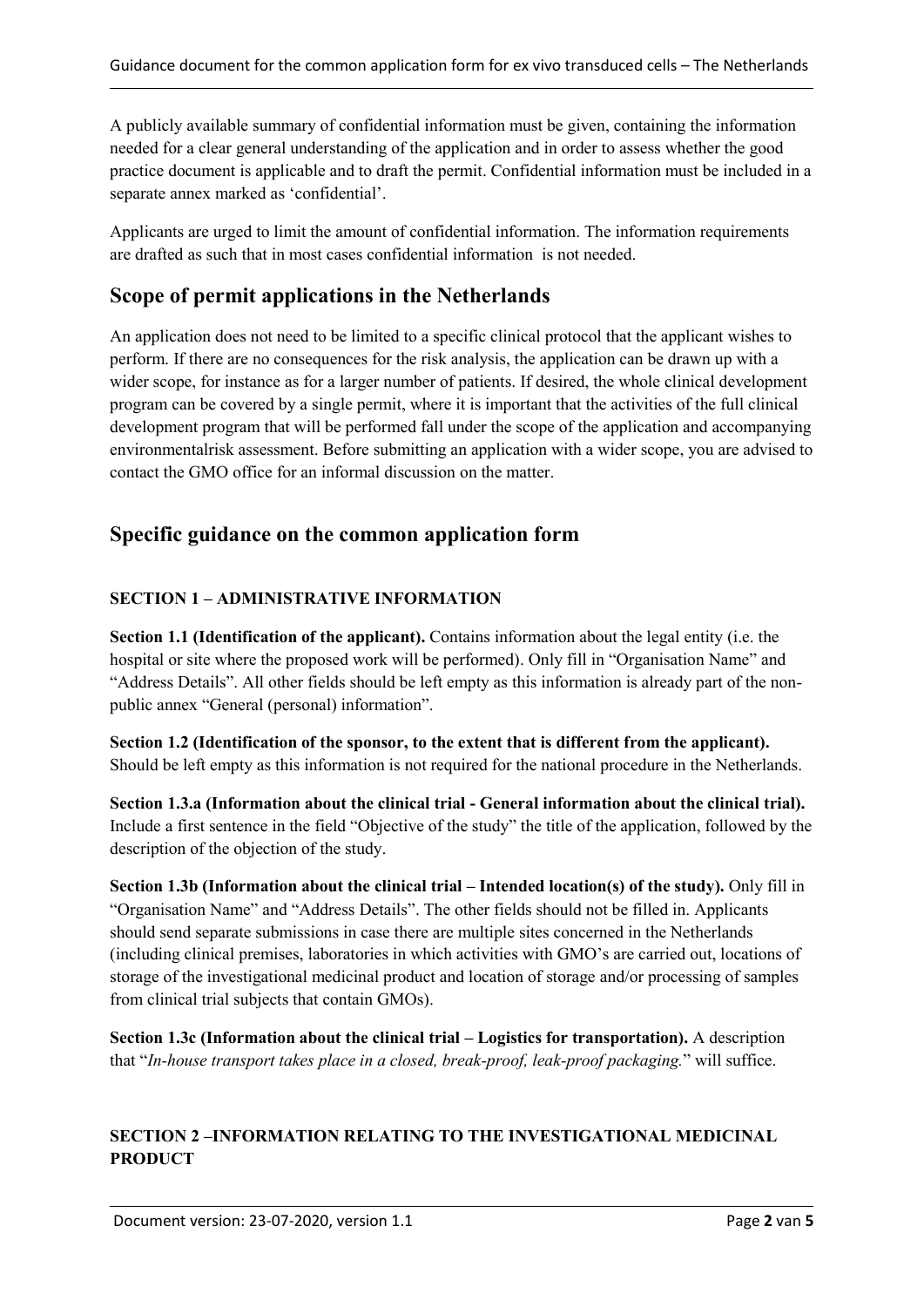**Section 2.1a (Characterisation of the finished investigational medicinal product – General information).** Specify the cell type, also indicate if other modifications have been made to the cells by for instance the use of plasmid DNA or site-directed nucleases. If this is the case the good practice document should be supplemented with a risk assessment that covers those particular aspects not covered in the good practice document.

**Section 2.1b (Characterisation of the finished investigational medicinal product – Absence of replication competent virus particles in the finished product).** In accordance with the COGEM advice CGM/190729-01, information regarding the performed RCL test need not to be supplied for third generation SIN lentiviral systems when the application does not include HIV-positive patients or donors. In this case only data (plasmid maps or a description of the components present on the transfer plasmid, packaging plasmids and pseudotyping plasmids) must be supplied (see 2.2.b) demonstrating the use of a third generation SIN lentiviral system (see Article 2 of the GMO Regulation for definitions). In accordance with the COGEM advice CGM/190729-01, a third-generation SIN lentiviral system with a pseudotyping envelope protein other than the *Vesicular Stomatitis Virus* envelop protein can also be used without the need for supplying information regarding the performed RCL test.

Information regarding the performed RCL test must be supplied for all other lentiviral systems. In this case, a brief description of the test(s) used, including the detection limit, and the acceptance criteria, must be provided. Furthermore, is should be confirmed that the test is validated.

Information regarding the performed RCR test must be supplied for retroviral systems. In this case, a brief description of the test(s) used, including the detection limit, and the acceptance criteria, must be provided. Furthermore, is should be confirmed that the test is validated.

**Section 2.1c (Characterisation of the finished investigational medicinal product – Absence of residual infectious viral vector particles in the transduced cells).** Preferably, experimental data should be provided that demonstrates that the transduced cell product does not contain any residual viral particles. In this case, a brief description of the test(s) used, including the detection limit, and the acceptance criteria, must be provided. Furthermore, is should be confirmed that the test is validated.

If no experimental data are available, a theoretical assumption can be provided substantiating that the transduced cell product does not contain any residual viral particles. For this purpose the COGEM formula as described in the good practice document can be applied. In case the COGEM formula is used, a minimal reduction ratio of 100 is required.

In case the presence of residual infectious viral particles cannot be excluded the good practice document must be supplemented with a risk assessment that covers the risks of free viral particles since these aspects are not covered in the good practice document.

#### **Section 2.2a (Molecular characterisation of the applied vectors – Map of the construct**). A

description of the vector genome (LTRs and intermediate components) must be provided. The function and origin of the intermediate components must be described briefly. *Example: the vector genome consist of a chimeric 5'LTR (human cytomegalovirus promoter and HIV-1 5'LTR U5 and R regions), HIV-1 primer binding site, packaging signal (including a truncated gag), Rev responsive element and central polypurine tract, a promoter of human origin, an intron of mammalian origin, an anti-CD19 chimeric antigen receptor (consisting of anti CD19 binding domain, a hinge, a transmembrane and costimulatory domains) of mammalian origin, a woodchuck hepatitis virus posttranscriptional*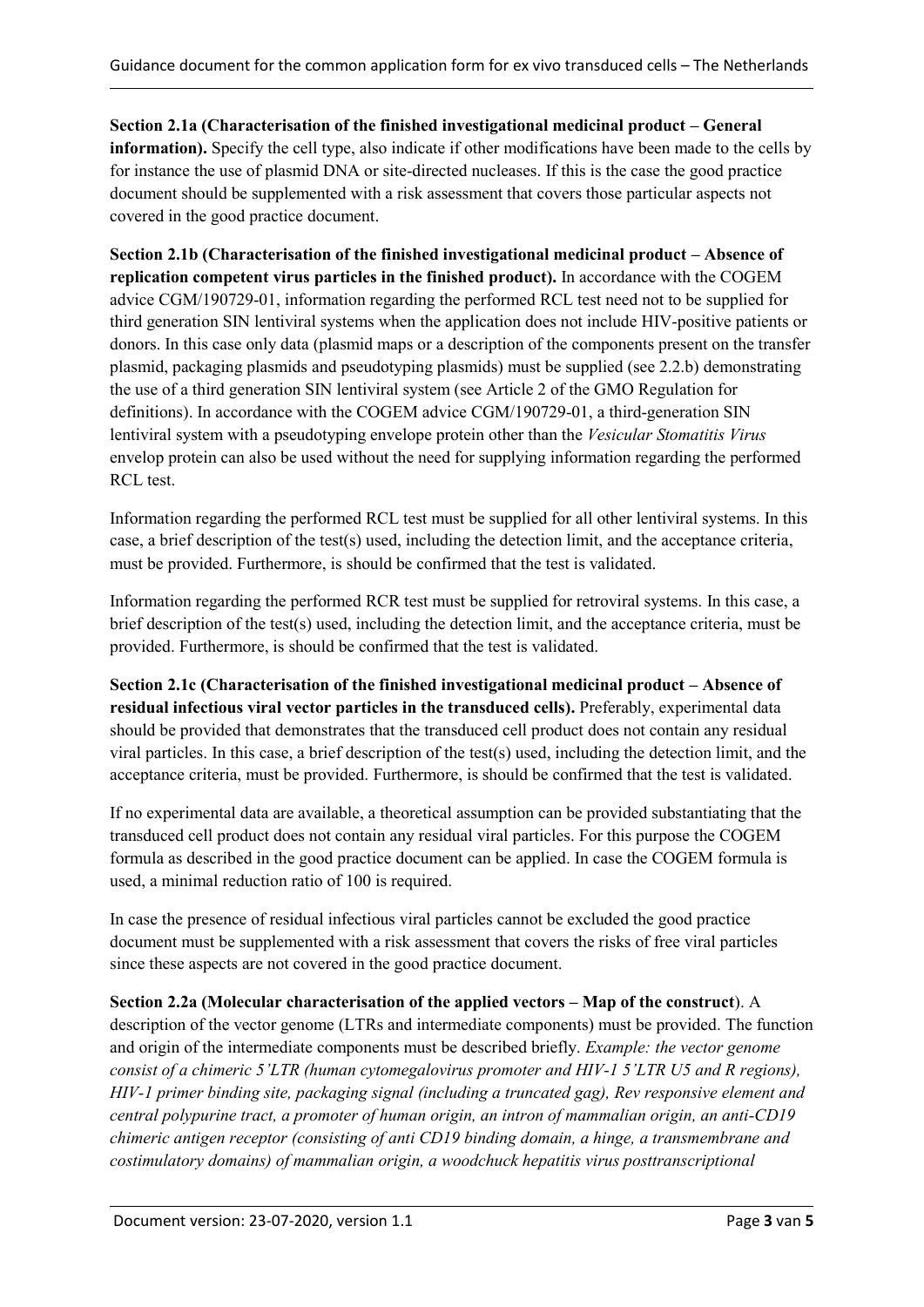*regulatory element, a HIV-1 SIN 3'LTR. Followed by a brief description of the function of these components.*

In addition, it must be confirmed that the identity of the vector genome (LTRs and intermediate components) has been verified by sequencing.

#### **Section 2.2b (Molecular characterisation of the applied vectors – Description of each of the components of the vector:**).

For lentiviral systems, a description of the lentiviral system must be supplied (plasmid maps or a description of the components present on the transfer plasmid, packaging plasmid(s) and pseudotyping plasmid and production cell line). *Example: for a description of the vector genome on the transfer plasmid see 2.2a. Two packaging plasmids are used, one expressing HIV-1 Rev, one expressing HIV-1 gag/pol. The pseudotyping plasmid expresses a gibbon ape leukemia virus envelop protein.* It must be confirmed that the production cells used for production of the lentiviral vector are free of HIV-1, HIV-2, HTLV-1, HTLV-2, SIV and other relevant retro/lentiviruses that may result in complementation of, or recombination with, the lentiviral vector used.

For retroviral systems, a description of the retroviral system must be provided (plasmid maps or a description of the components present on the transfer plasmid, packaging plasmid(s) and pseudotyping plasmid or in the packaging cell line). It must be confirmed that the production cells used for production of the retroviral vector are free of HIV-1, HIV-2, HTLV-1, HTLV-2, SIV and other relevant retro/lentiviruses that may result in complementation of, or recombination with, the retroviral vector used.

#### **SECTION 3 – CONTROL MEASURES**

**Section 3.1 (Measures to prevent risks of accidental transfer during administration to health care professionals and other staff involved in the transport/handling/administration of the product).** A description that "*Standard hospital hygienic measures will be effective during handling and administration of the GMO. In-house transport takes place in a closed, break-proof, leak-proof packaging*. *Standard hospital hygienic measures will be effective during sampling and further analyses. Samples will be stored in a closed container at the facility under circumstances with restricted access."* will suffice.

**Section 3.3 (Measures to prevent dissemination into the environment -**

**Decontamination/cleaning measures after administration).** A description that "*Appropriate validated disinfection detergents and methods will be used for decontamination and disinfection."* will suffice.

**Section 3.3 (Measures to prevent dissemination into the environment - Elimination or inactivation of left-overs of the finished product at the end of the clinical trial).** A description that "*All left-overs of the product will be disposed of as specific hospital waste (UN 3291)."* will suffice.

**Section 3.3 (Measures to prevent dissemination into the environment - Waste treatment).** A description that "*All disposable waste that has been in contact with the GMO during preparation and administration will be disposed of as specific hospital waste (UN 3291). Non-disposable materials are*